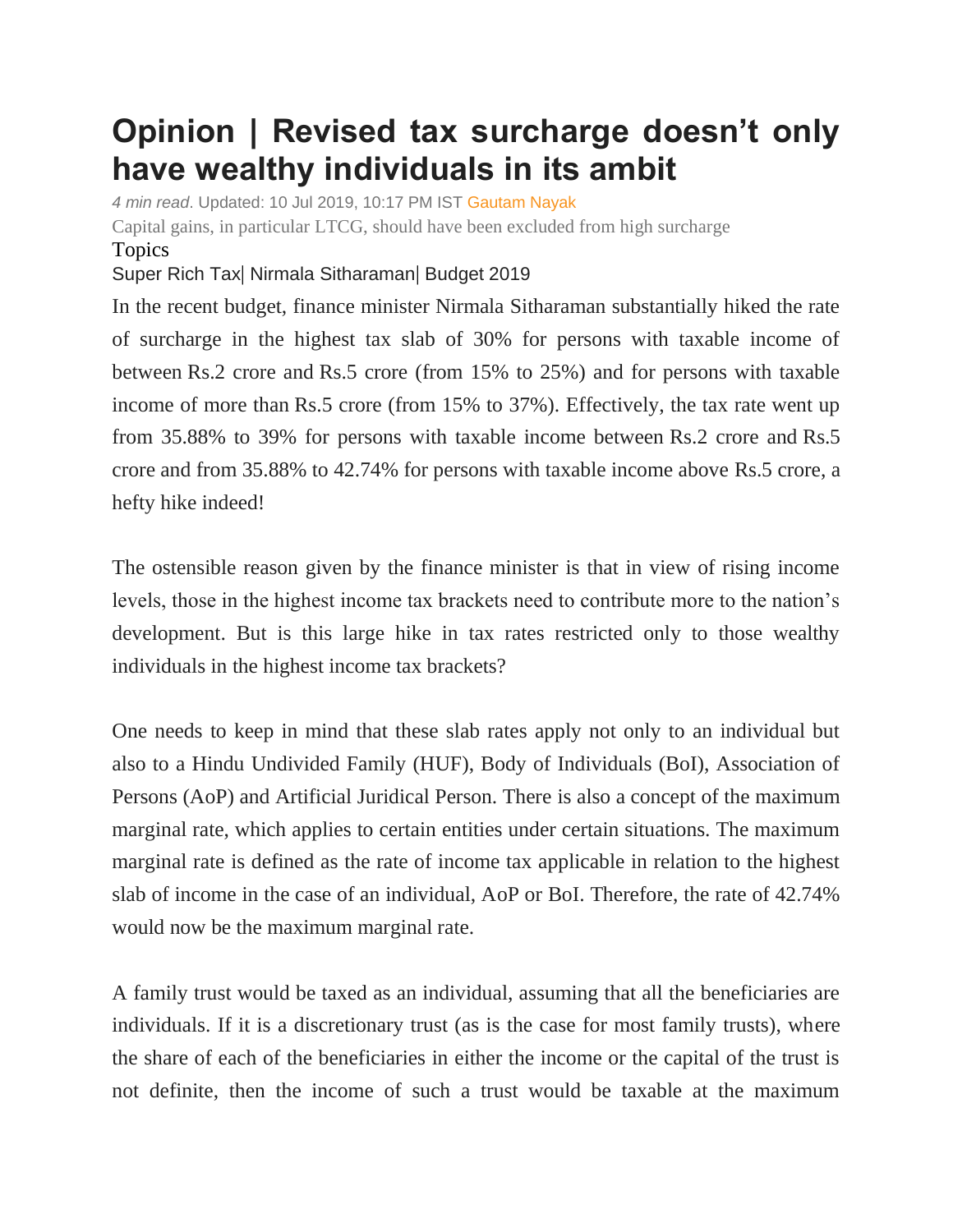marginal rate, which is now 42.74%. Similarly, a charitable trust which loses tax exemption for having made an investment not permitted under the law or which has provided a benefit to a specified person, such as a trustee or a substantial contributor, is taxable at such maximum marginal rate on such income.

Many entities, including alternative investment funds (AIFs) and various foreign institutional investors (FIIs) investing in the Indian stock markets, are structured as trusts. Category III AIFs and such trust FIIs are, typically, taxable at the trust level, and not at the investor level. Such trusts are, typically, taxed at the rate applicable to AoPs. Their business income will be taxable at 42.74%, while if their income exceeds Rs.2 or Rs.5 crore, their capital gains will now be subject to tax with the higher surcharge. FIIs, instead of paying long-term capital gains (LTCG) tax of 11.96% on stock market gains, will end up paying such tax at 14.25%. Their shortterm capital gains on market transactions will be taxed at 21.37%, instead of 17.94%. With the withdrawal of the Mauritius and Singapore treaty exemptions, such capital gains will no longer be exempt and, therefore, they would invariably have to bear the additional tax burden. An AIF would end up paying 28.50% capital gains tax on its transactions in unlisted shares, up from 23.92%. The worst part is that such rates are applicable from April 2019, and not from 5 July (the date of the budget). If the sale proceeds of shares have already been distributed to investors, funds need to be found to pay the additional tax.

The worst part is that these rates apply in any year in which you have taxable income exceeding these limits, though your normal income may be less than Rs.50 lakh. Such taxable income would include your LTCG on sale of property or shares. So if you have substantial LTCG in one year on account of which your income exceeds these limits of Rs.2 or Rs.5 crore, the revised surcharge would apply, though on the capital gains tax rate of 10% (for shares on the stock exchange) or 20% (for other property or assets). So, you may end up paying 28.50% of your LTCG as taxes. Further, the phasing out of the exemptions, such as limiting the investment in capital gains bonds